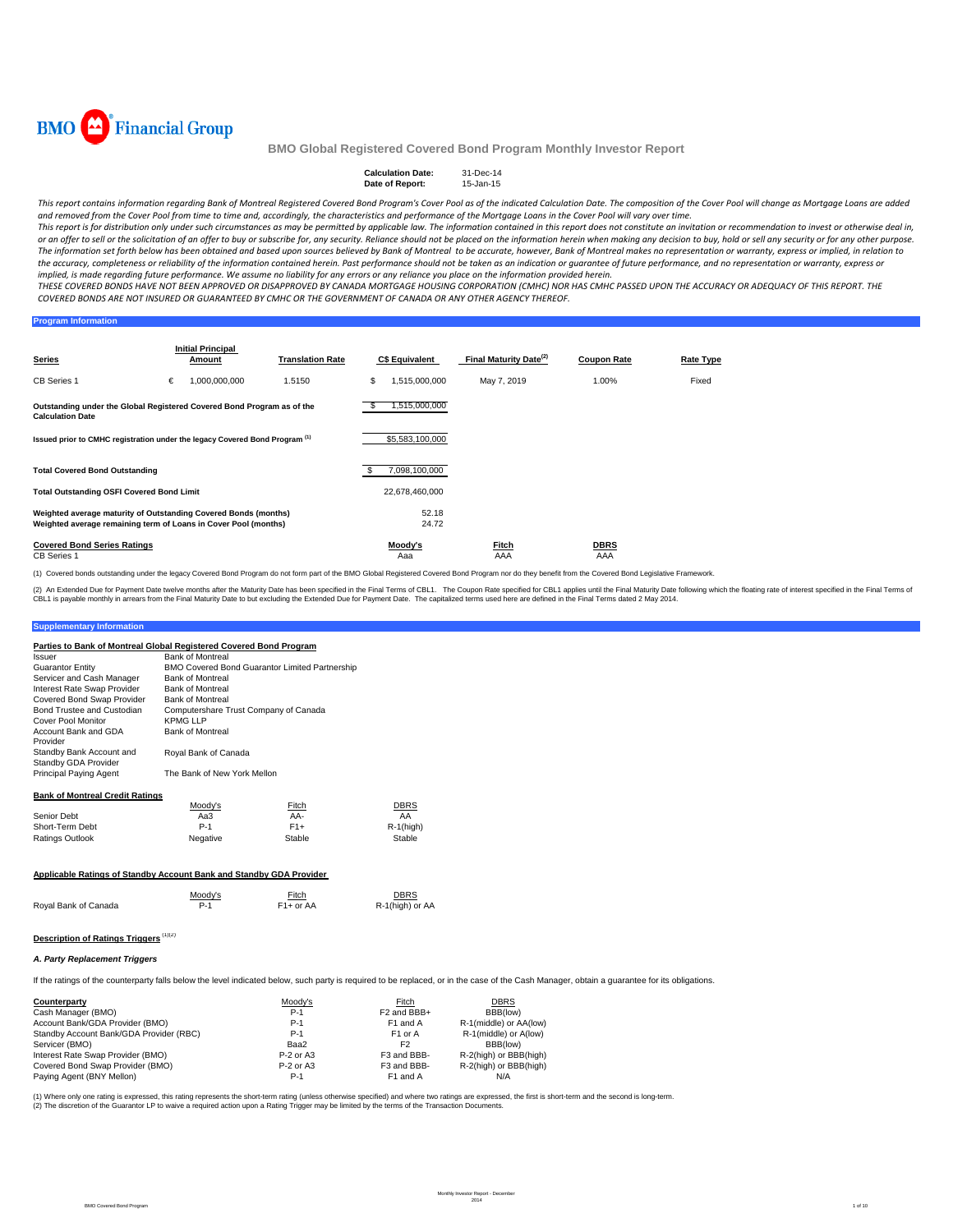

|                                                                                                                                                                                                                                                                                                                                                                    |                                            | <b>Calculation Date:</b><br>Date of Report: | 31-Dec-14<br>15-Jan-15                                            |
|--------------------------------------------------------------------------------------------------------------------------------------------------------------------------------------------------------------------------------------------------------------------------------------------------------------------------------------------------------------------|--------------------------------------------|---------------------------------------------|-------------------------------------------------------------------|
| <b>B. Summary of Specific Rating Trigger Actions</b><br>I) The following actions are required if the Cash Manager (BMO) undergoes a downgrade below the stipulated rating:                                                                                                                                                                                         |                                            |                                             |                                                                   |
|                                                                                                                                                                                                                                                                                                                                                                    | Moody's                                    | Fitch                                       | <b>DBRS</b>                                                       |
| a) The Servicer will be required to direct amounts received<br>directly into the GDA Account (or Standby GDA Account if<br>applicable) within 2 Canadian business days and the Cash<br>Manager shall immediately remit any funds held at such<br>time for or on behalf of the Guarantor directly into the GDA<br>Account                                           | $P-1$                                      | F <sub>1</sub> or A                         | R-1(middle) or AA(low)                                            |
| II) The following actions are required if the Servicer (BMO) undergoes a downgrade below the stipulated rating:                                                                                                                                                                                                                                                    |                                            |                                             |                                                                   |
|                                                                                                                                                                                                                                                                                                                                                                    | Moody's                                    | Fitch                                       | <b>DBRS</b>                                                       |
| a) The Servicer will be required to direct amounts received<br>to the Cash Manager, or GDA as applicable                                                                                                                                                                                                                                                           | $P-1$                                      | F <sub>1</sub> or A                         | R-1(middle) or BBB(low)                                           |
| III) The Swap Provider is required to transfer credit support or transfer all of its rights and obligations to a replacement third party, or to<br>obtain a guarantee of its rights and obligations from a third party, if the Swap Provider undergoes a downgrade below the stipulated rating:<br>a) Interest Rate Swap Provider<br>b) Covered Bond Swap Provider | $Mody's^{(3)}$<br>$P-1$ or A2<br>P-1 or A2 | Fitch<br>F1 and A<br>F1 and A               | <b>DBRS</b><br>R-1(middle) or A (high)<br>R-1(middle) or A (high) |
| IV) The following actions are required if the Issuer (BMO) undergoes a downgrade below the stipulated rating:                                                                                                                                                                                                                                                      |                                            |                                             |                                                                   |
| a) Mandatory repayment of the Demand Loan                                                                                                                                                                                                                                                                                                                          | Moody's<br>N/A                             | Fitch<br>F <sub>2</sub> or BBB+             | <b>DBRS</b><br>N/A                                                |
| b) Cashflows will be exchanged under the Covered Bond<br>Swap Agreement (to the extent not already taking place)                                                                                                                                                                                                                                                   | Baa1                                       | BBB+                                        | BBB(high)                                                         |
| c) Transfer of title to Loans to Guarantor <sup>(4)</sup>                                                                                                                                                                                                                                                                                                          | A <sub>3</sub>                             | BBB-                                        | BBB(low)                                                          |
| <b>Events of Defaults &amp; Test Compliance</b><br>Asset Coverage Test (C\$ Equivalent of Outstanding<br>Covered Bond < Adjusted Aggregate Asset Amount)                                                                                                                                                                                                           |                                            | Pass                                        |                                                                   |
| <b>Issuer Event of Default</b><br>Guarantor LP Event of Default                                                                                                                                                                                                                                                                                                    |                                            | No<br>No                                    |                                                                   |

(3) If no short term rating exists, then A1

(4) The transfer of registered title to the Loans to the Guarantor may be deferred if (A) satisfactory assurances are provided to the Guarantor and the Bond Trustee by The Office of the Superintendent of Financial Institut

| cable to Hard Bullet Covered Bonds)<br>'Ann. |         |       |                   |  |
|----------------------------------------------|---------|-------|-------------------|--|
| <b>Pre-Maturity Required Ratings</b>         | Moody's | Fitch | DBRS <sup>(</sup> |  |
|                                              |         | .     | A(low)<br>A(hıgl  |  |

Following a breach of the Pre-Maturity test in respect of a Series of Hard Bullet Covered Bonds, and unless the Pre-Maturity Liquidity Ledger is otherwise funded from the other sources, the Partnership shall offer to sell Randomly Selected Loans if Final Maturity Date is within 12 months from the Pre-Maturity Test Date

(1) In the case of DBRS, if Final Maturity Date is within six months of the Pre-Maturity Test Date, then A(high), otherwise A(low).

| Fund                                        |         |        |             |
|---------------------------------------------|---------|--------|-------------|
| <b>Reserve Fund Required Amount Ratings</b> | Moody's | Fitch  | <b>DBRS</b> |
| Senior<br>Short Term                        |         |        | A(low)      |
|                                             | P-1     | $\sim$ | R-1(middle) |
|                                             |         |        |             |

Are the ratings of the Issuer below the Reserve Fund Required Amount Ratings? No

If the ratings of the Issuer fall below the Reserve Fund Required Amount Ratings, then the Guarantor shall credit or cause to be credited to the Reserve Fund funds up to an amount equal to the Reserve Fund Required Amount.

Reserve Fund Required Amount: Nil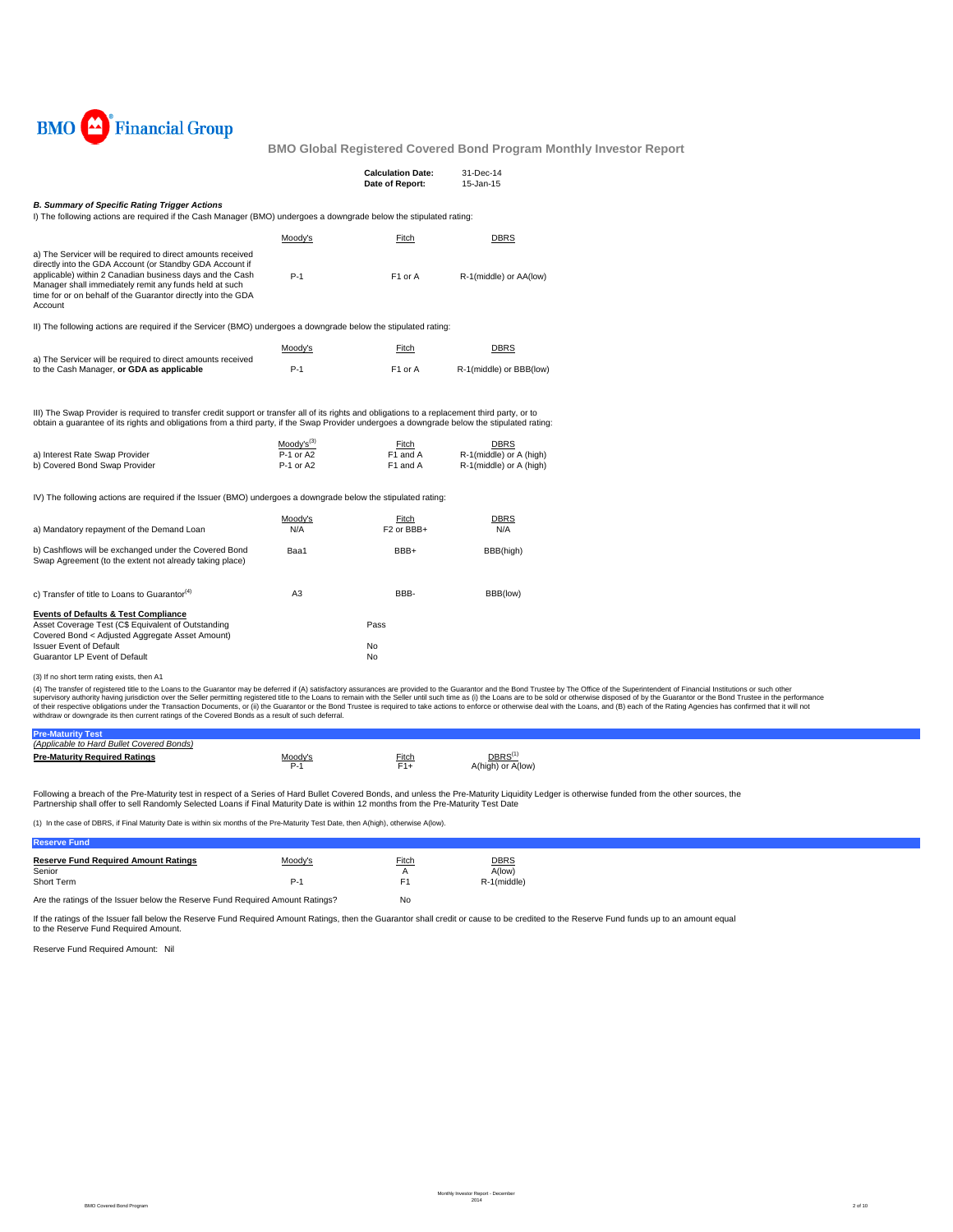

|                                                                                                                                                                                                                                                                                                                                                                                                                                                                            |   | <b>Calculation Date:</b><br>Date of Report: | 31-Dec-14<br>15-Jan-15                          |                         |
|----------------------------------------------------------------------------------------------------------------------------------------------------------------------------------------------------------------------------------------------------------------------------------------------------------------------------------------------------------------------------------------------------------------------------------------------------------------------------|---|---------------------------------------------|-------------------------------------------------|-------------------------|
| <b>Asset Coverage Test</b>                                                                                                                                                                                                                                                                                                                                                                                                                                                 |   |                                             |                                                 |                         |
| C\$ Equivalent of Outstanding Covered Bonds                                                                                                                                                                                                                                                                                                                                                                                                                                |   | 1,515,000,000                               |                                                 |                         |
| $A^{(1)}$ = Lesser of (i) Sum of LTV adjusted outstanding principal balance and (ii)<br>Sum of Asset percentage adjusted outstanding principal balance                                                                                                                                                                                                                                                                                                                     | S | 5,555,600,676                               |                                                 | A (i)<br>5,941,818,905  |
| $B =$ Principal receipts not applied                                                                                                                                                                                                                                                                                                                                                                                                                                       |   |                                             |                                                 | A (ii)<br>5,555,600,676 |
| $C = Cash$ capital contributions<br>$D =$ Substitution assets<br>$E =$ (i) Reserve fund balance<br>(ii) Pre - Maturity liquidity ledger balance<br>$F =$ Negative carry factor calculation<br>Total: $A + B + C + D + E - F$<br><b>Asset Coverage Test Pass/Fail</b><br>(1) Market Value as determined by adjusting, not less than quarterly, the Original Market Value utilizing the Indexation Methodology (see Appendix for details) for subsequent price developments. |   | 5,555,600,676<br><b>Pass</b>                | Asset Percentage<br>Maximum Asset<br>Percentage | 93.5%<br>95.0%          |
| <b>Valuation Calculation</b>                                                                                                                                                                                                                                                                                                                                                                                                                                               |   |                                             |                                                 |                         |
| <b>Trading Value of Covered Bonds</b>                                                                                                                                                                                                                                                                                                                                                                                                                                      |   | 1,557,056,400                               |                                                 |                         |
| $\Delta$ – Lesser of i) Present value of outstanding loan balance of Performing                                                                                                                                                                                                                                                                                                                                                                                            |   | 5982646915                                  |                                                 |                         |

| Total: $A + B + C + D + E + F$                                                                  | 5.982.646.915 |        |                |
|-------------------------------------------------------------------------------------------------|---------------|--------|----------------|
| F = Trading Value of Swap Collateral                                                            |               |        |                |
| (ii) Pre - Maturity liquidity ledger balance                                                    |               |        |                |
| $E =$ (i) Reserve Fund Balance, if applicable                                                   | ٠             |        |                |
| D = Trading Value of any Substitute Assets                                                      |               |        |                |
| $C =$ Cash capital contributions                                                                |               |        |                |
| $B =$ Principal receipts up to calculation date not otherwise applied                           |               | A (ii) | 10.419.408.499 |
| Performing Eligible Loans, net of adjustments                                                   |               | A (i)  | 5.982.646.915  |
| Eligible Loans <sup>(1)</sup> and ii) 80% of Market Value <sup>(2)</sup> of properties securing |               |        |                |
| $A =$ Lesser of i) Present value of outstanding loan balance of Performing                      | 5.982.646.915 |        |                |

(1) Present value of expected future cash flows of Loans using current market interest rates offered to BMO clients. The effective weighted average rate used for discounting is 2.79%<br>(2) Market Value as determined by adjus

| <b>Intercompany Loan Balance</b>                                  |                          |                                      |                                  |
|-------------------------------------------------------------------|--------------------------|--------------------------------------|----------------------------------|
| Guarantee Loan<br>Demand Loan                                     |                          | 1,620,412,341<br>\$<br>4,521,673,259 |                                  |
| Total                                                             |                          | s.<br>6,142,085,600                  |                                  |
| <b>Cover Pool Losses</b>                                          |                          |                                      |                                  |
| Period end                                                        | <b>Write Off Amounts</b> | <b>Loss Percentage (Annualized)</b>  |                                  |
| December 31, 2014                                                 | \$0                      | 0.00%                                |                                  |
| <b>Cover Pool Flow of Funds</b>                                   |                          |                                      |                                  |
|                                                                   | <b>Current Month</b>     | Previous Month                       |                                  |
| <b>Cash Inflows</b><br>Principal receipts                         | 209,007,238              | 199,037,408                          |                                  |
| Proceeds for sale of Loans                                        |                          |                                      |                                  |
| <b>Revenue Receipts</b>                                           | 17,632,060               | 16,464,964                           |                                  |
| Swap Receipts<br>Cash Capital Contribution                        | 5,068,478                | 5,274,182                            |                                  |
| Advances of Intercompany Loans                                    |                          |                                      |                                  |
| Guarantee Fee                                                     |                          |                                      |                                  |
| <b>Cash Outflows</b>                                              |                          |                                      |                                  |
| Swap Payment<br>Intercompany Loan interest                        | (9,437,842)              | (10,024,642)                         |                                  |
| Intercompany Loan principal                                       | (193, 484, 000)          | (283, 689, 800)                      |                                  |
| Intercompany Loan repayment                                       |                          |                                      |                                  |
| Mortgage Top-up Settlement                                        |                          |                                      |                                  |
| Misc Partnership Expenses<br>Profit Distribution to Partners      | (48)<br>(104, 021)       | (98)                                 |                                  |
| Net inflows/(outflows)                                            | 28,681,864               | (72, 937, 986)                       |                                  |
| <b>Cover Pool - Summary Statistics</b>                            |                          |                                      |                                  |
| Asset Type                                                        |                          | Mortgages                            |                                  |
| Previous Month Ending Balance                                     |                          | 6,148,918,384                        |                                  |
| Aggregate Outstanding Balance<br>Number of Loans                  |                          | \$<br>5,946,002,407<br>30,569        |                                  |
| Average Loan Size                                                 |                          | \$<br>194,511                        |                                  |
| Number of Primary Borrowers                                       |                          | 29,853                               |                                  |
| Number of Properties                                              |                          | 30,569                               |                                  |
| Weighted Average Current Loan to Value (LTV)                      |                          | Original <sup>(2)</sup><br>61.66%    | Indexed <sup>(1)</sup><br>54.76% |
| Weighted Average Authorized LTV                                   |                          | 69.86%                               | 61.75%                           |
| Weighted Average Original LTV                                     |                          | 69.86%                               |                                  |
| Weighted Average Seasoning                                        |                          | 31.42 (Months)                       |                                  |
| Weighted Average Coupon                                           |                          | 3.12%                                |                                  |
| Weighted Average Original Term<br>Weighted Average Remaining Term |                          | 56.14 (Months)<br>24.72 (Months)     |                                  |
| Substitution Assets                                               |                          | Nil                                  |                                  |

<sup>(1)</sup> Value as determined by adjusting, not less than quarterly, the Original Market Value utilizing the Indexation Methodology (see Appendix for details) for subsequent price developments.<br><sup>(2)</sup> Value as most recently det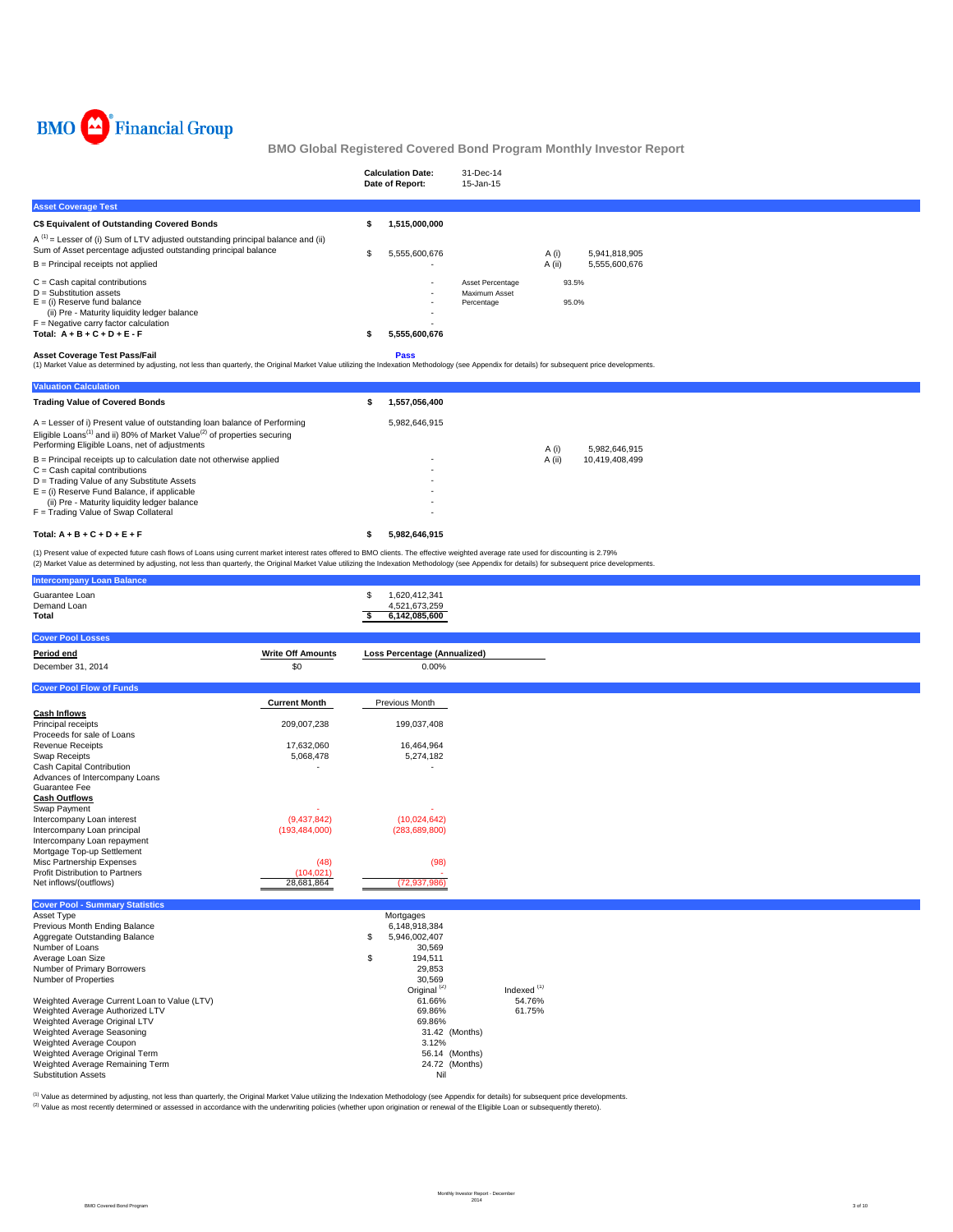

|                                                      | <b>Calculation Date:</b><br>Date of Report: | 31-Dec-14<br>15-Jan-15 |                             |            |  |
|------------------------------------------------------|---------------------------------------------|------------------------|-----------------------------|------------|--|
| <b>Cover Pool - Delinquency Distribution</b>         |                                             |                        |                             |            |  |
| <b>Aging Summary</b>                                 | <b>Number of Loans</b>                      | Percentage             | <b>Principal Balance</b>    | Percentage |  |
| Current and less than 30 days past due               | 30,480                                      | 99.71                  | 5,924,681,618<br>\$         | 99.64      |  |
| 30 - 59 days past due                                | 40                                          | 0.13                   | \$<br>10,769,478            | 0.18       |  |
| 60 - 89 days past due                                | 27                                          | 0.09                   | \$<br>6,367,809             | 0.11       |  |
| 90 or more days past due                             | 22                                          | 0.07                   | 4,183,502<br>\$             | 0.07       |  |
| <b>Grand Total</b>                                   | 30,569                                      | 100.00                 | \$<br>5,946,002,407         | 100.00     |  |
| <b>Cover Pool - Provincial Distribution</b>          |                                             |                        |                             |            |  |
|                                                      |                                             |                        |                             |            |  |
| Province                                             | <b>Number of Loans</b>                      | Percentage             | <b>Principal Balance</b>    | Percentage |  |
| Alberta                                              | 3,558                                       | 11.64                  | \$<br>787,514,529           | 13.24      |  |
| British Columbia                                     | 3,471                                       | 11.35                  | \$<br>832,311,516           | 14.00      |  |
| Manitoba                                             | 544                                         | 1.78                   | \$<br>82,226,978            | 1.38       |  |
| <b>New Brunswick</b>                                 | 614                                         | 2.01                   | \$<br>70,229,146            | 1.18       |  |
| Newfoundland                                         | 770                                         | 2.52                   | \$<br>116,268,986           | 1.96       |  |
| Northwest Territories & Nunavut                      |                                             |                        | S                           |            |  |
| Nova Scotia                                          | 1.075                                       | 3.52                   | 167,382,523<br>\$           | 2.82       |  |
| Ontario                                              | 13,007                                      | 42.55                  | 2,632,700,850<br>S          | 44.28      |  |
| Prince Edward Island                                 | 196                                         | 0.64                   | \$<br>25,829,237            | 0.43       |  |
| Quebec                                               | 6,722                                       | 21.99                  | \$<br>1,126,922,804         | 18.95      |  |
| Saskatchewan                                         | 612                                         | 2.00                   | \$<br>104,615,839           | 1.76       |  |
| <b>Yukon Territories</b>                             |                                             |                        | \$                          |            |  |
| <b>Grand Total</b>                                   | 30,569                                      | 100.00                 | 5,946,002,407<br>\$         | 100.00     |  |
| <b>Cover Pool - Credit Score Distribution</b>        |                                             |                        |                             |            |  |
| <b>Credit Score</b>                                  | Number of Loans                             | Percentage             | <b>Principal Balance</b>    | Percentage |  |
| Less than 600 or Unavailable                         | 690                                         | 2.26                   | \$<br>121,015,205           | 2.04       |  |
| $600 - 650$                                          | 1,094                                       | 3.58                   | \$<br>233,643,935           | 3.93       |  |
| 651 - 700                                            | 3,239                                       | 10.60                  | \$<br>704,230,933           | 11.84      |  |
| 701 - 750                                            | 6,766                                       | 22.13                  | \$<br>1,455,913,306         | 24.49      |  |
| 751 - 800                                            | 12,248                                      | 40.07                  | \$<br>2,388,742,946         | 40.17      |  |
| 801 and Above                                        | 6,532                                       | 21.37                  | 1,042,456,082<br>\$         | 17.53      |  |
| <b>Grand Total</b>                                   | 30,569                                      | 100.00                 | \$<br>5,946,002,407         | 100.00     |  |
|                                                      |                                             |                        |                             |            |  |
| <b>Cover Pool - Rate Type Distribution</b>           |                                             |                        |                             |            |  |
| <b>Rate Type</b>                                     | <b>Number of Loans</b>                      | Percentage             | <b>Principal Balance</b>    | Percentage |  |
| Fixed                                                | 27,672                                      | 90.52                  | \$<br>5,285,559,989         | 88.89      |  |
| Variable                                             | 2,897                                       | 9.48                   | 660,442,418<br>\$           | 11.11      |  |
| <b>Grand Total</b>                                   | 30,569                                      | 100.00                 | \$<br>5,946,002,407         | 100.00     |  |
| <b>Cover Pool - Mortgage Asset Type Distribution</b> |                                             |                        |                             |            |  |
|                                                      |                                             |                        |                             |            |  |
| <u>Mortgage Asset Type</u>                           | <b>Number of Loans</b>                      | Percentage             | <b>Principal Balance</b>    | Percentage |  |
| <b>Conventional Amortizing Mortgages</b>             | 30,569                                      | 100.00                 | 5,946,002,407<br>\$         | 100.00     |  |
| <b>Grand Total</b>                                   | 30,569                                      | 100.00                 | 5,946,002,407<br>\$         | 100.00     |  |
| <b>Cover Pool - Occupancy Type Distribution</b>      |                                             |                        |                             |            |  |
| <b>Occupancy Type</b>                                | <b>Number of Loans</b>                      | Percentage             | <b>Principal Balance</b>    | Percentage |  |
| Owner Occupied                                       | 25,532                                      | 83.52                  | \$<br>4,843,629,276         | 81.46      |  |
| Non-Owner Occupied                                   | 5,037                                       | 16.48                  | 1,102,373,131               | 18.54      |  |
| <b>Grand Total</b>                                   | 30,569                                      | 100.00                 | - \$<br>5,946,002,407<br>\$ | 100.00     |  |
|                                                      |                                             |                        |                             |            |  |
| <b>Cover Pool - Mortgage Rate Distribution</b>       |                                             |                        |                             |            |  |
| Mortgage Rate (%)                                    | <b>Number of Loans</b>                      | Percentage             | <b>Principal Balance</b>    | Percentage |  |
| Less than 1.00                                       |                                             |                        | \$                          |            |  |
| $1.00 - 3.99$                                        | 29,158                                      | 95.38                  | \$<br>5,763,501,351         | 96.93      |  |
| $4.00 - 4.49$                                        | 1,079                                       | 3.53                   | \$<br>139,862,614           | 2.35       |  |
| $4.50 - 4.99$                                        | 244                                         | 0.80                   | \$<br>30,527,197            | 0.51       |  |
| $5.00 - 5.49$                                        | 74                                          | 0.24                   | \$<br>10,746,488            | 0.18       |  |
|                                                      |                                             |                        | \$                          | 0.02       |  |
| $5.50 - 5.99$                                        | 14                                          | 0.05                   | 1,364,758<br>\$             |            |  |
| $6.00 - 6.49$                                        |                                             |                        |                             |            |  |
| $6.50 - 6.99$                                        |                                             |                        | \$                          |            |  |
| $7.00 - 7.49$                                        |                                             |                        | S                           |            |  |
| $7.50 - 7.99$                                        |                                             |                        | S.                          |            |  |
| 8.00 and Above                                       |                                             |                        | Ж,                          |            |  |
| <b>Grand Total</b>                                   | 30.569                                      | 100.00                 | 5,946,002,407<br>\$         | 100.00     |  |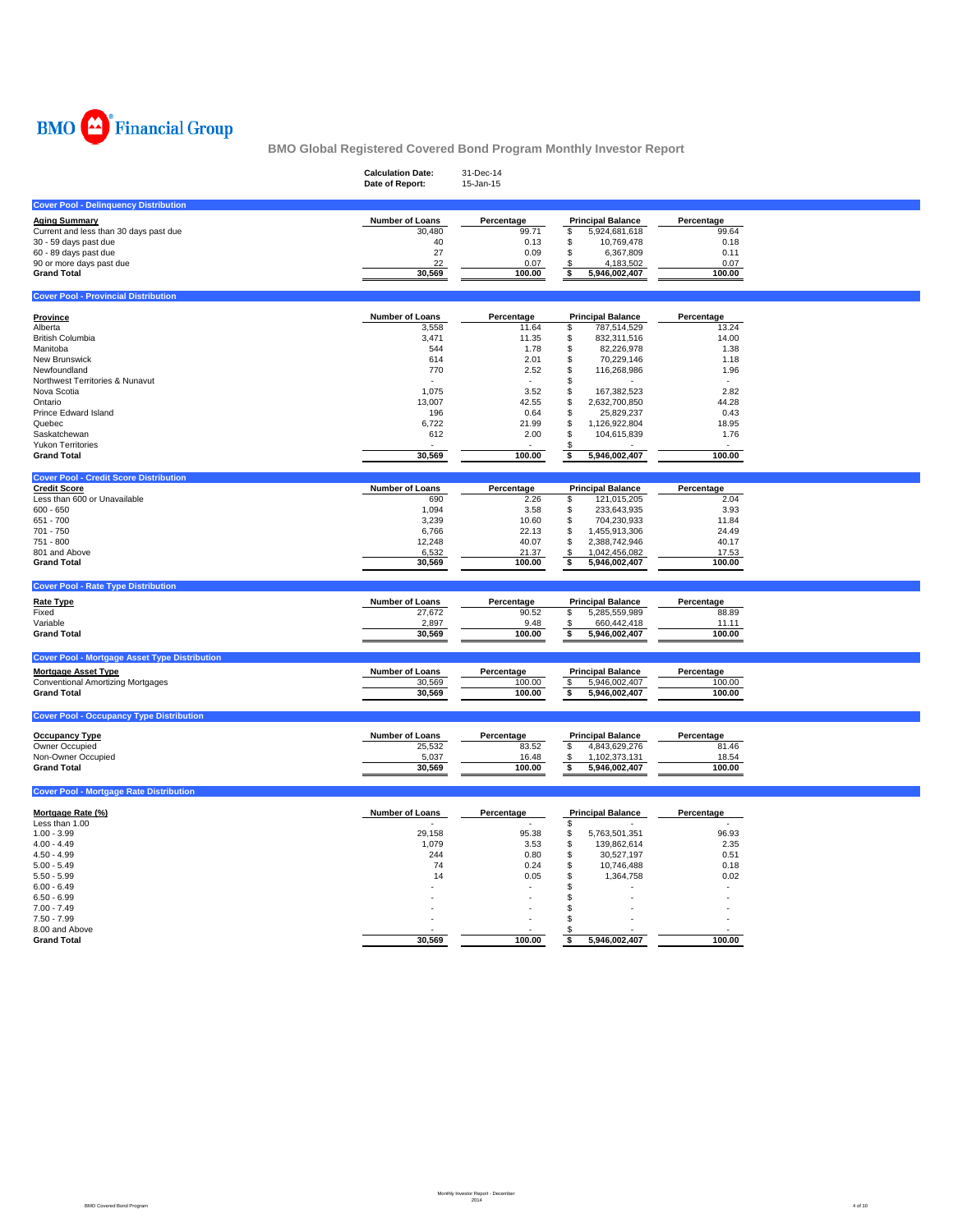

**Cover Pool - Remaining Term Distribution** 

**BMO Global Registered Covered Bond Program Monthly Investor Report**

|                                           | <b>Calculation Date:</b><br>Date of Report: | 31-Dec-14<br>15-Jan-15 |    |                          |            |  |
|-------------------------------------------|---------------------------------------------|------------------------|----|--------------------------|------------|--|
| Cover Pool - Indexed LTV Distribution (1) |                                             |                        |    |                          |            |  |
| Indexed LTV (%)                           | <b>Number of Loans</b>                      | Percentage             |    | <b>Principal Balance</b> | Percentage |  |
| 20,00 and Below                           | 3,603                                       | 11.79                  |    | 233,320,461              | 3.92       |  |
| $20.01 - 25.00$                           | 1,569                                       | 5.13                   |    | 168,454,211              | 2.83       |  |
| 25.01 - 30.00                             | 1,727                                       | 5.65                   | s  | 221,136,026              | 3.72       |  |
| $30.01 - 35.00$                           | 1,830                                       | 5.99                   | S  | 271.316.605              | 4.56       |  |
| $35.01 - 40.00$                           | 1,670                                       | 5.46                   |    | 274,277,436              | 4.61       |  |
| $40.01 - 45.00$                           | 1,744                                       | 5.71                   | ж  | 317,443,835              | 5.34       |  |
| 45.01 - 50.00                             | 1,845                                       | 6.04                   | S  | 380,027,821              | 6.39       |  |
| $50.01 - 55.00$                           | 2,044                                       | 6.69                   | ъ  | 472,782,868              | 7.95       |  |
| $55.01 - 60.00$                           | 2,471                                       | 8.08                   |    | 618,593,925              | 10.40      |  |
| $60.01 - 65.00$                           | 3,544                                       | 11.59                  |    | 916,002,267              | 15.41      |  |
| 65.01 - 70.00                             | 5,954                                       | 19.48                  |    | 1,445,459,024            | 24.31      |  |
| 70.01 - 75.00                             | 2,185                                       | 7.15                   | ж. | 529.970.150              | 8.91       |  |
| 75.01 - 80.00                             | 383                                         | 1.25                   |    | 97,217,777               | 1.64       |  |
| 80.01 and Above                           |                                             | $\sim$                 |    |                          |            |  |
| <b>Grand Total</b>                        | 30,569                                      | 100.00                 |    | 5,946,002,407            | 100.00     |  |

<sup>(1)</sup> Value as determined by adjusting, not less than quarterly, the Original Market Value utilizing the Indexation Methodology (see Appendix for details) for subsequent price developments.

| <b>Months to Maturity</b> | <b>Number of Loans</b> | Percentage               |    | <b>Principal Balance</b> | Percentage |
|---------------------------|------------------------|--------------------------|----|--------------------------|------------|
| Less than 12              | 6.780                  | 22.18                    | æ. | 180,251,252              | 19.85      |
| $12 - 17$                 | 3,613                  | 11.82                    | ъ  | 621,979,261              | 10.46      |
| $18 - 24$                 | 2.141                  | 7.00                     | S  | 458,086,293              | 7.70       |
| $25 - 30$                 | 4.961                  | 16.23                    | æ. | 947.719.631              | 15.94      |
| $31 - 36$                 | 10.989                 | 35.95                    | S  | 2,335,200,777            | 39.27      |
| $37 - 42$                 | 1.970                  | 6.44                     | æ. | 382,768,932              | 6.44       |
| $43 - 48$                 | 115                    | 0.38                     |    | 19,996,260               | 0.34       |
| $49 - 54$                 | ۰.                     | ۰                        |    |                          |            |
| $55 - 60$                 |                        | $\overline{\phantom{a}}$ |    | $\overline{\phantom{a}}$ |            |
| $61 - 63$                 | ۰                      | ۰.                       |    | $\overline{\phantom{a}}$ |            |
| 72 and Above              |                        | ۰                        |    |                          |            |
| <b>Grand Total</b>        | 30.569                 | 100.00                   |    | 5.946.002.407            | 100.00     |

| <b>Cover Pool - Remaining Principal Balance Distribution</b> |                        |                          |    |                          |            |
|--------------------------------------------------------------|------------------------|--------------------------|----|--------------------------|------------|
| <b>Remaining Principal Balance (C\$)</b>                     | <b>Number of Loans</b> | Percentage               |    | <b>Principal Balance</b> | Percentage |
| 99,999 and Below                                             | 7.666                  | 25.08                    |    | 485.317.848              | 8.16       |
| 100.000 - 199.999                                            | 11,423                 | 37.37                    | £. | 1.699.424.984            | 28.58      |
| 200.000 - 299.999                                            | 6.814                  | 22.29                    |    | 1.660.461.935            | 27.93      |
| 300.000 - 399.999                                            | 2,645                  | 8.65                     |    | 902.342.090              | 15.18      |
| 400.000 - 499.999                                            | 1.006                  | 3.29                     |    | 445.981.811              | 7.50       |
| 500.000 - 599.999                                            | 456                    | 1.49                     |    | 247,357,692              | 4.16       |
| 600.000 - 699.999                                            | 196                    | 0.64                     |    | 125.544.832              | 2.11       |
| 700.000 - 799.999                                            | 120                    | 0.39                     |    | 89.419.030               | 1.50       |
| 800.000 - 899.999                                            | 61                     | 0.20                     |    | 51.995.811               | 0.87       |
| 900.000 - 999.999                                            | 42                     | 0.14                     |    | 39.316.237               | 0.66       |
| 1.000.000 - 1.499.999                                        | 97                     | 0.32                     |    | 116.045.120              | 1.95       |
| 1.500.000 - 2.000.000                                        | 29                     | 0.09                     |    | 49.896.472               | 0.84       |
| 2,000,000 - 3,000,000                                        | 14                     | 0.05                     |    | 32,898,545               | 0.55       |
| 3,000,000 and Above                                          |                        | $\overline{\phantom{a}}$ |    |                          |            |
|                                                              | 30.569                 | 100.00                   |    | 5,946,002,407            | 100.00     |

| <b>Cover Pool - Property Type Distribution</b> |                 |            |                          |                  |
|------------------------------------------------|-----------------|------------|--------------------------|------------------|
| <b>Property Type</b>                           | Number of Loans | Percentage | <b>Principal Balance</b> | Percentage       |
| Condominium                                    | 4,939           | 16.16      | 852.515.946              | 14.34            |
| Multi-Residential                              | .685            | 5.51       | 394.613.703              | 6.64             |
| Single Family                                  | 22.143          | 72.44      | 4.359.094.473            | 73.31            |
| Townhouse                                      | ,802            | 5.89       | 339.778.285              | 5.7 <sup>4</sup> |
| <b>Grand Total</b>                             | 30,569          | 100.00     | 5.946.002.407            | 100.00           |

*Note: Percentages and totals in the above tables may not add exactly due to rounding.*

|  | Cover Pool - Indexed LTV and Delinguency Distribution by Province <sup>(1)</sup> |  |
|--|----------------------------------------------------------------------------------|--|
|  |                                                                                  |  |
|  |                                                                                  |  |

|          |                 |                                                     |                           | <b>Aging Summary</b>      |                             |             |
|----------|-----------------|-----------------------------------------------------|---------------------------|---------------------------|-----------------------------|-------------|
| Province | Indexed LTV (%) | <b>Current and</b><br>less than 30<br>days past due | 30 to 59<br>days past due | 60 to 89<br>days past due | 90 or more<br>days past due | Total       |
| Alberta  | 20.00 and Below | \$<br>26,477,688                                    |                           |                           |                             | 26,477,688  |
|          | $20.01 - 25$    | 19.893.105                                          |                           |                           |                             | 19,893,105  |
|          | $25.01 - 30$    | 25.538.661                                          |                           |                           | 86.502                      | 25,625,163  |
|          | $30.01 - 35$    | 29.967.401                                          |                           |                           |                             | 29,967,401  |
|          | $35.01 - 40$    | 31,840,004                                          |                           |                           |                             | 31,840,004  |
|          | $40.01 - 45$    | 41.119.336                                          |                           |                           |                             | 41,119,336  |
|          | $45.01 - 50$    | 55.004.565                                          | 680,947                   | 152,875                   |                             | 55,838,386  |
|          | $50.01 - 55$    | 70.693.517                                          |                           | 608,998                   |                             | 71,302,515  |
|          | $55.01 - 60$    | 105.757.813                                         |                           | 557,083                   |                             | 106,314,896 |
|          | $60.01 - 65$    | 177.932.316                                         |                           |                           |                             | 177,932,316 |
|          | $65.01 - 70$    | 178.133.515                                         |                           | ۰                         |                             | 178,133,515 |
|          | $70.01 - 75$    | 23.070.202                                          |                           |                           |                             | 23,070,202  |
|          | $75.01 - 80$    |                                                     |                           |                           |                             |             |
|          | 80.01 and Above |                                                     |                           |                           |                             |             |
|          |                 | 785.428.124                                         | 680,947                   | 1,318,956                 | 86,502                      | 787,514,529 |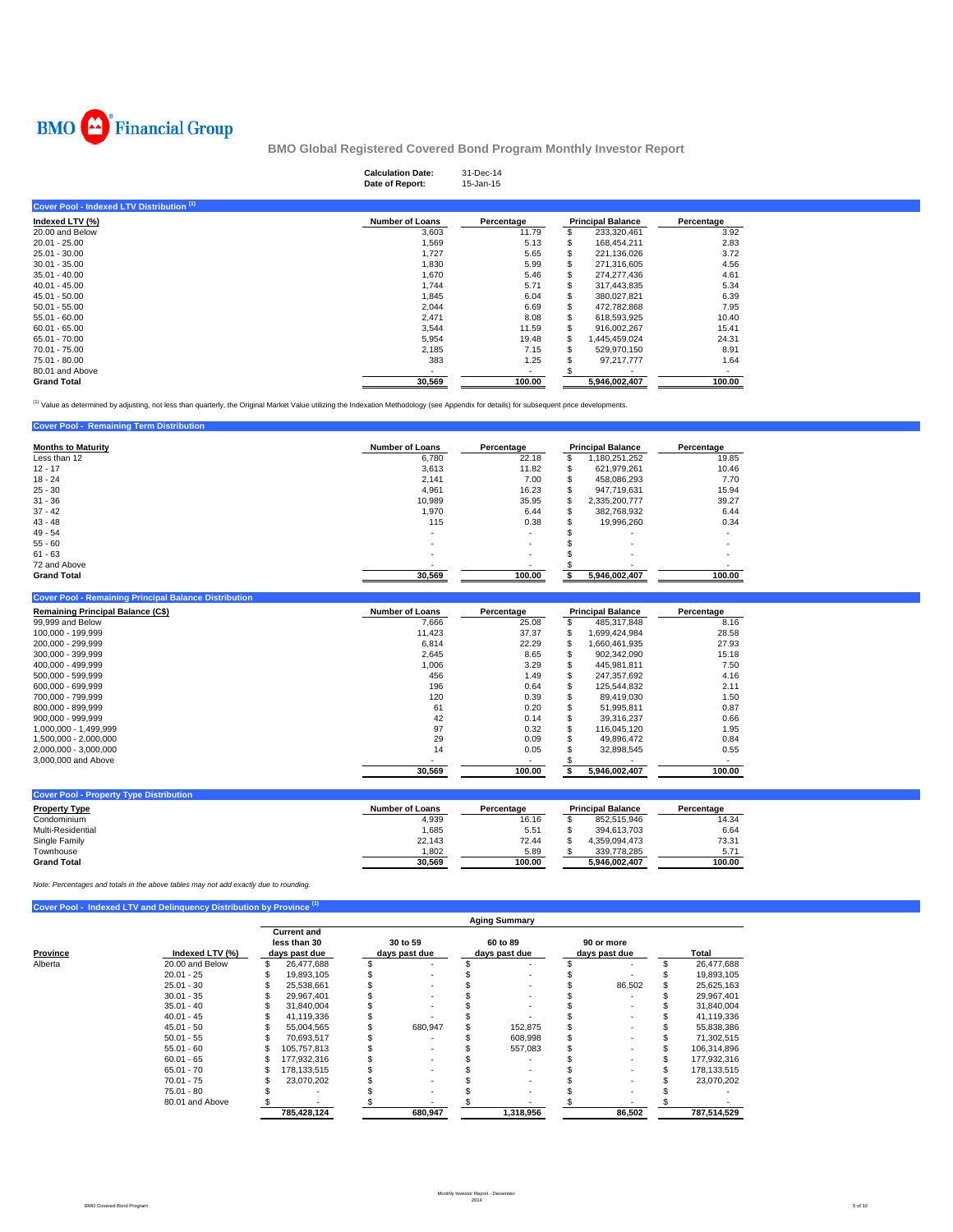

**Calculation Date:** 31-Dec-14 **Date of Report:** 15-Jan-15

|                                     |                                    |                                    |                           | <b>Aging Summary</b>      |                               |          |                        |
|-------------------------------------|------------------------------------|------------------------------------|---------------------------|---------------------------|-------------------------------|----------|------------------------|
|                                     |                                    | <b>Current and</b><br>less than 30 | 30 to 59                  | 60 to 89                  | 90 or more                    |          |                        |
| Province<br><b>British Columbia</b> | Indexed LTV (%)<br>20.00 and Below | days past due<br>\$<br>46,260,479  | days past due<br>\$       | days past due<br>\$       | days past due<br>\$<br>77,829 | \$       | Total<br>46,338,308    |
|                                     | $20.01 - 25$                       | \$<br>31,972,795                   | \$                        | \$                        | \$                            | \$       | 31,972,795             |
|                                     | $25.01 - 30$                       | \$<br>36,198,199                   | \$<br>467,873             | \$                        | \$                            | \$       | 36,666,072             |
|                                     | $30.01 - 35$                       | \$<br>44,830,322                   | \$<br>468,741             | \$                        | \$                            | \$       | 45,299,063             |
|                                     | $35.01 - 40$                       | \$<br>42,461,389                   | \$                        | \$                        | \$<br>128,836                 | \$       | 42,590,225             |
|                                     | $40.01 - 45$                       | \$<br>45,816,284                   | \$                        | \$                        | \$                            | \$       | 45,816,284             |
|                                     | $45.01 - 50$                       | \$<br>59,744,286                   | \$                        | \$<br>239,780             | \$                            | \$       | 59,984,066             |
|                                     | $50.01 - 55$                       | \$<br>84,034,022                   | \$                        | \$<br>653,645             | \$                            | \$       | 84,687,667             |
|                                     | $55.01 - 60$                       | \$<br>76,890,540                   | \$<br>488,103             | \$                        | \$                            | \$       | 77,378,644             |
|                                     | $60.01 - 65$                       | \$<br>107,031,851                  | \$                        | \$                        | \$                            | \$       | 107,031,851            |
|                                     | $65.01 - 70$                       | \$<br>179,181,545                  | \$<br>707,515             | \$                        | \$<br>512,169                 | \$       | 180,401,229            |
|                                     | $70.01 - 75$                       | \$<br>64,840,322                   | \$                        | \$                        | \$                            | \$       | 64,840,322             |
|                                     | $75.01 - 80$                       | \$<br>9,304,991                    | \$                        | \$                        | \$                            | \$       | 9,304,991              |
|                                     | 80.01 and Above                    | \$                                 | \$                        | \$                        | \$                            | \$       |                        |
|                                     |                                    | 828,567,024                        | 2,132,232                 | 893,425                   | 718,834                       |          | 832,311,516            |
|                                     |                                    | <b>Current and</b>                 |                           | <b>Aging Summary</b>      |                               |          |                        |
|                                     |                                    | less than 30                       | 30 to 59                  | 60 to 89                  | 90 or more                    |          |                        |
| <b>Province</b>                     | Indexed LTV (%)                    | days past due                      | days past due             | days past due             | days past due                 |          | Total                  |
| Manitoba                            | 20.00 and Below                    | \$<br>2,802,091                    | \$                        | \$                        | \$                            | \$       | 2,802,091              |
|                                     | $20.01 - 25$                       | \$<br>2,615,654                    | \$                        | \$                        | \$                            | \$       | 2,615,654              |
|                                     | $25.01 - 30$                       | \$<br>3,881,056                    | \$                        | \$                        | \$                            | \$       | 3,881,056              |
|                                     | $30.01 - 35$                       | \$<br>2,942,746                    | \$                        | \$                        | \$                            | \$       | 2,942,746              |
|                                     | $35.01 - 40$                       | \$<br>2,993,854                    | \$                        | \$                        | \$                            | \$       | 2,993,854              |
|                                     | $40.01 - 45$                       | \$<br>3,682,445                    | \$                        | \$                        | \$                            | \$       | 3,682,445              |
|                                     | $45.01 - 50$                       | \$<br>5,179,903                    | \$                        | \$                        | \$                            | \$       | 5,179,903              |
|                                     | $50.01 - 55$                       | \$<br>6,866,010                    | \$                        | \$                        | \$                            | \$       | 6,866,010              |
|                                     | $55.01 - 60$                       | \$<br>5,972,947                    | \$                        | \$                        | \$                            | \$       | 5,972,947              |
|                                     | $60.01 - 65$                       | \$<br>9,652,986                    | \$                        | \$                        | \$                            | \$       | 9,652,986              |
|                                     | $65.01 - 70$                       | \$<br>14,246,848                   | \$                        | \$                        | \$                            | \$       | 14,246,848             |
|                                     | $70.01 - 75$                       | \$<br>21,211,124                   | \$                        | \$<br>179,315             | \$                            | \$       | 21,390,440             |
|                                     | 75.01 - 80                         | \$                                 | \$                        | \$                        | \$                            | \$       |                        |
|                                     | 80.01 and Above                    | \$                                 | \$                        | \$                        | \$                            | \$       |                        |
|                                     |                                    | 82,047,663                         |                           | 179,315                   |                               |          | 82,226,978             |
|                                     |                                    |                                    |                           | <b>Aging Summary</b>      |                               |          |                        |
|                                     |                                    |                                    |                           |                           |                               |          |                        |
|                                     |                                    | <b>Current and</b><br>less than 30 | 30 to 59                  | 60 to 89                  | 90 or more                    |          |                        |
| Province                            | Indexed LTV (%)                    | days past due                      | days past due             | days past due             | days past due                 |          | Total                  |
| New Brunswick                       | 20.00 and Below                    | 2,691,030<br>\$                    | \$                        | \$                        | \$                            | \$       | 2,691,030              |
|                                     | $20.01 - 25$                       | \$<br>1,525,991                    | \$                        | \$                        | \$                            | \$       | 1,525,991              |
|                                     | $25.01 - 30$                       | \$<br>1,999,126                    | \$                        | $\ddot{\$}$               | \$                            | \$       | 1,999,126              |
|                                     | $30.01 - 35$                       | \$<br>2,633,249                    | \$                        | \$<br>67,910              | \$<br>48,568                  | \$       | 2,749,727              |
|                                     | $35.01 - 40$                       | \$<br>3,019,786                    | \$                        | \$                        | \$                            | \$       | 3,019,786              |
|                                     | $40.01 - 45$                       | \$<br>3,676,174                    | \$                        | \$                        | \$                            | \$       | 3,676,174              |
|                                     | $45.01 - 50$                       | \$<br>3,754,254                    | \$                        | \$                        | \$                            | \$       | 3,754,254              |
|                                     | $50.01 - 55$                       | \$<br>4,523,860                    | \$                        | \$                        | \$                            | \$       | 4,523,860              |
|                                     | $55.01 - 60$                       | \$<br>5,305,445                    | \$                        | \$                        | \$                            | \$       | 5,305,445              |
|                                     | $60.01 - 65$                       | \$<br>11,435,080                   | \$<br>267,189             | \$                        | \$                            | \$       | 11,702,269             |
|                                     | $65.01 - 70$                       | \$<br>27,124,981                   | \$                        | \$                        | \$                            | \$       | 27,124,981             |
|                                     | $70.01 - 75$                       | \$<br>2,006,743                    | \$<br>149,760             | \$                        | \$                            | \$       | 2,156,503              |
|                                     | 75.01 - 80                         | \$                                 | \$                        | \$                        | \$                            | \$       |                        |
|                                     | 80.01 and Above                    | \$<br>69,695,719                   | S<br>416,949              | \$<br>67,910              | \$<br>48,568                  | \$       | 70,229,146             |
|                                     |                                    |                                    |                           | <b>Aging Summary</b>      |                               |          |                        |
|                                     |                                    | <b>Current and</b>                 |                           |                           |                               |          |                        |
| <b>Province</b>                     |                                    | less than 30                       | 30 to 59<br>days past due | 60 to 89<br>days past due | 90 or more                    |          | Total                  |
| Newfoundland                        | Indexed LTV (%)<br>20.00 and Below | days past due<br>1,771,341<br>S    | \$                        | \$                        | days past due<br>\$           | \$       | 1,771,341              |
|                                     | $20.01 - 25$                       | \$                                 | \$                        | \$                        | \$                            |          |                        |
|                                     | $25.01 - 30$                       | 1,269,156<br>\$<br>2,684,210       | \$                        | \$                        | \$                            | \$<br>\$ | 1,269,156<br>2,684,210 |
|                                     | $30.01 - 35$                       | \$<br>2,725,041                    | \$                        | \$                        | \$                            | \$       | 2,725,041              |
|                                     | $35.01 - 40$                       | \$<br>3,367,913                    | \$                        | \$                        | \$                            | \$       | 3,367,913              |
|                                     | $40.01 - 45$                       | \$<br>3,871,854                    | \$                        | \$                        | \$                            | \$       | 3,871,854              |
|                                     | $45.01 - 50$                       | \$<br>5,334,512                    | \$                        | \$                        | \$                            | \$       | 5,334,512              |
|                                     | $50.01 - 55$                       | \$<br>8,166,903                    | \$                        | \$<br>161,586             | \$                            | \$       | 8,328,489              |
|                                     | $55.01 - 60$                       | \$<br>8,569,084                    | \$                        | \$                        | \$                            | \$       | 8,569,084              |
|                                     | $60.01 - 65$                       | \$<br>13,132,313                   | \$                        | \$                        | \$<br>199,693                 | \$       | 13,332,006             |
|                                     | 65.01 - 70                         | \$<br>58,419,031                   | \$                        | \$                        | \$                            | \$       | 58,419,031             |
|                                     | $70.01 - 75$                       | \$<br>6,596,348                    | \$                        | \$                        | \$                            | \$       | 6,596,348              |
|                                     | $75.01 - 80$                       | \$                                 | \$                        | \$                        | \$                            | \$       |                        |
|                                     | 80.01 and Above                    | \$<br>115,907,708                  | \$<br>ä,                  | \$<br>161,586             | $\frac{1}{2}$<br>199,693      | \$       | 116,268,986            |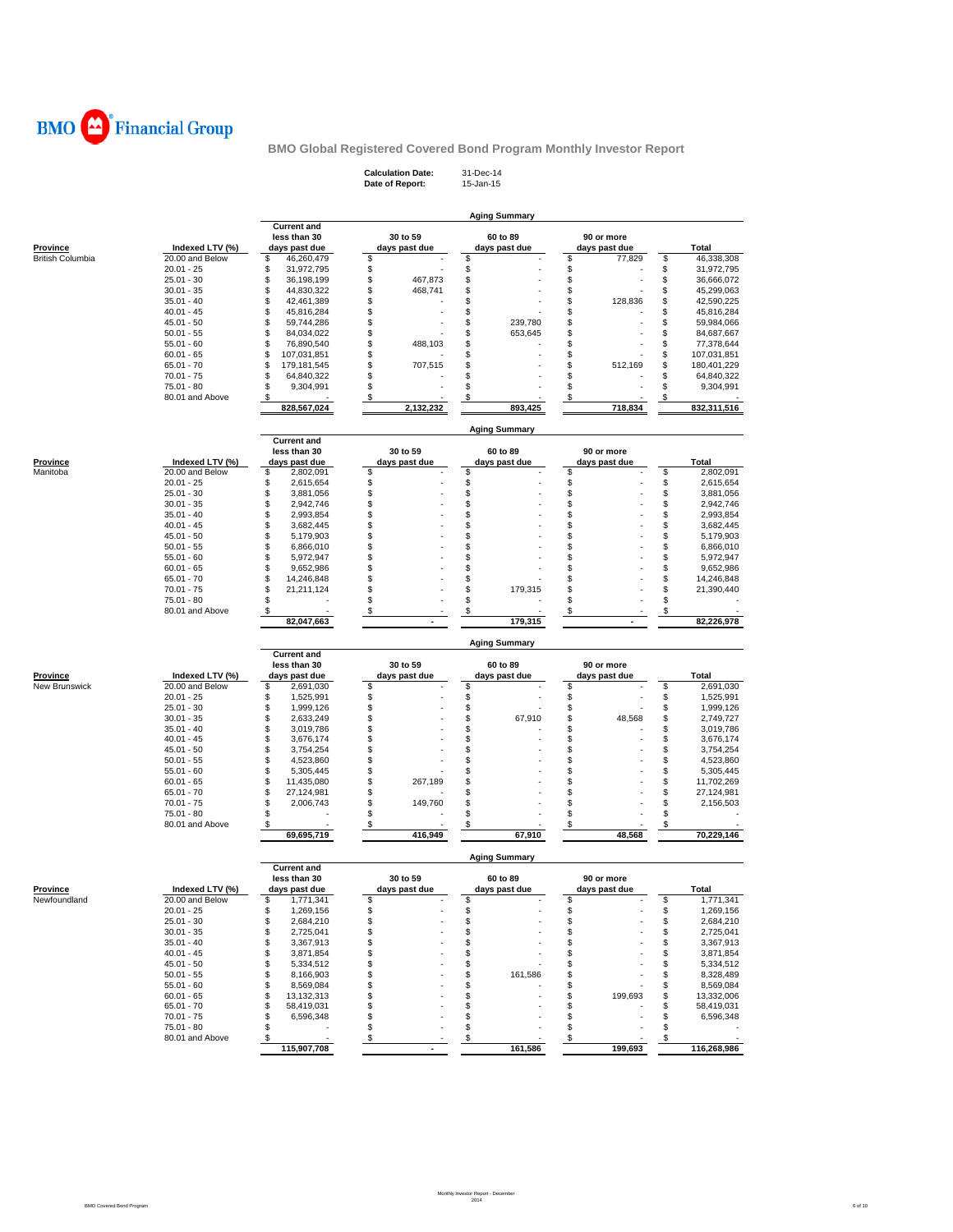

|                       |                 |                                                     | <b>Calculation Date:</b><br>Date of Report: | 31-Dec-14<br>15-Jan-15     |                             |                                  |
|-----------------------|-----------------|-----------------------------------------------------|---------------------------------------------|----------------------------|-----------------------------|----------------------------------|
|                       |                 |                                                     |                                             | <b>Aging Summary</b>       |                             |                                  |
| <b>Province</b>       | Indexed LTV (%) | <b>Current and</b><br>less than 30<br>days past due | 30 to 59<br>days past due                   | 60 to 89<br>days past due  | 90 or more<br>days past due | Total                            |
| Northwest Territories | 20.00 and Below | S                                                   | \$                                          | \$                         | \$                          | \$                               |
|                       | $20.01 - 25$    | S.                                                  | \$                                          | \$                         | \$                          | \$                               |
|                       | $25.01 - 30$    | S.                                                  | \$                                          | \$                         | \$                          | \$                               |
|                       | $30.01 - 35$    | \$                                                  | \$                                          | \$                         | \$                          | \$                               |
|                       | $35.01 - 40$    | \$                                                  | \$                                          | \$                         | \$                          | \$                               |
|                       | $40.01 - 45$    | \$                                                  | \$                                          | \$                         | \$                          | \$                               |
|                       | $45.01 - 50$    | \$                                                  | \$                                          | \$                         | \$                          | \$                               |
|                       | $50.01 - 55$    | \$                                                  | \$                                          | \$                         | \$                          | \$                               |
|                       | $55.01 - 60$    | \$                                                  | \$                                          | S                          | \$                          | \$                               |
|                       | $60.01 - 65$    | S.                                                  | \$                                          | S                          | \$                          | S                                |
|                       | $65.01 - 70$    | \$                                                  | \$                                          | S                          | \$                          | \$                               |
|                       | $70.01 - 75$    | \$                                                  | \$                                          | \$                         | \$                          | \$                               |
|                       | 75.01 - 80      | \$                                                  | \$                                          | \$                         | \$                          | \$                               |
|                       | 80.01 and Above | \$                                                  | $\boldsymbol{\mathsf{s}}$                   | \$                         | \$                          | \$                               |
|                       |                 | \$<br>$\blacksquare$                                | \$                                          | \$                         | \$                          | \$                               |
|                       |                 | <b>Current and</b>                                  |                                             | <b>Aging Summary</b>       |                             |                                  |
|                       |                 | less than 30                                        | 30 to 59                                    | 60 to 89                   | 90 or more                  |                                  |
| <b>Province</b>       | Indexed LTV (%) | days past due                                       | days past due                               | days past due              | days past due               | Total                            |
| Nova Scotia           | 20.00 and Below | \$<br>3,530,570                                     | \$                                          | \$                         | \$                          | \$<br>3,530,570                  |
|                       | $20.01 - 25$    | \$<br>2,603,575                                     | \$                                          | \$                         | \$                          | \$<br>2,603,575                  |
|                       | $25.01 - 30$    | \$<br>3,703,942                                     | \$                                          | \$                         | \$                          | \$<br>3,703,942                  |
|                       | $30.01 - 35$    | \$<br>6,517,016                                     | \$                                          | \$                         | \$                          | \$<br>6,517,016                  |
|                       | $35.01 - 40$    | \$<br>5,972,004                                     | \$                                          | \$                         | \$                          | \$<br>5,972,004                  |
|                       | $40.01 - 45$    | \$<br>6,829,979                                     | \$                                          | \$                         | \$                          | \$<br>6,829,979                  |
|                       | 45.01 - 50      | \$<br>6,855,502                                     | \$                                          | \$                         | \$                          | \$<br>6,855,502                  |
|                       | $50.01 - 55$    | \$<br>10,826,300                                    | \$                                          | \$                         | \$                          | \$<br>10,826,300                 |
|                       | $55.01 - 60$    | \$<br>11,116,829                                    | \$                                          | \$                         | \$                          | \$<br>11,116,829                 |
|                       | $60.01 - 65$    | \$<br>15,674,609                                    | \$                                          | \$                         | \$                          | \$<br>15,674,609                 |
|                       | $65.01 - 70$    | \$<br>47,231,603                                    | \$<br>685,410                               | \$                         | \$                          | \$<br>47,917,013                 |
|                       | $70.01 - 75$    | \$<br>31,643,647                                    | \$                                          | \$                         | \$                          | \$<br>31,643,647                 |
|                       | 75.01 - 80      | \$<br>14,191,537                                    | \$                                          | \$                         | \$                          | \$<br>14,191,537                 |
|                       | 80.01 and Above | \$                                                  | \$                                          | \$                         | \$                          | \$                               |
|                       |                 | 166,697,113                                         | 685.410                                     |                            |                             | 167,382,523                      |
|                       |                 |                                                     |                                             |                            |                             |                                  |
|                       |                 | <b>Current and</b>                                  |                                             | <b>Aging Summary</b>       |                             |                                  |
|                       |                 | less than 30                                        | 30 to 59                                    | 60 to 89                   | 90 or more                  |                                  |
| Province              | Indexed LTV (%) | days past due                                       | days past due                               | days past due              | days past due               | Total                            |
| Nunavut               | 20.00 and Below | \$                                                  | \$                                          | \$                         | \$                          | \$                               |
|                       | $20.01 - 25$    | S.                                                  | \$                                          | \$                         | \$                          | \$                               |
|                       | $25.01 - 30$    | S                                                   | \$                                          | \$                         | \$                          | \$                               |
|                       | $30.01 - 35$    | S                                                   | \$                                          | \$                         | \$                          | \$                               |
|                       | $35.01 - 40$    | \$                                                  | \$                                          | \$                         | \$                          | \$                               |
|                       | $40.01 - 45$    | \$                                                  | \$                                          | \$                         | \$                          | \$                               |
|                       | 45.01 - 50      | \$                                                  | \$                                          | \$                         | \$                          | \$                               |
|                       | $50.01 - 55$    | S                                                   | \$                                          | \$                         | \$                          | S                                |
|                       | $55.01 - 60$    | \$                                                  | \$                                          | \$                         | \$                          | \$                               |
|                       | $60.01 - 65$    | \$                                                  | \$                                          | \$                         | \$                          | \$                               |
|                       | $65.01 - 70$    | S.                                                  | \$                                          | \$                         | \$                          | \$                               |
|                       | $70.01 - 75$    | S.                                                  | \$                                          | \$                         | \$                          | \$                               |
|                       | 75.01 - 80      | \$.                                                 | \$                                          | \$                         | \$                          | \$                               |
|                       | 80.01 and Above | \$<br>\$<br>$\overline{a}$                          | \$<br>\$<br>$\ddot{\phantom{1}}$            | \$<br>\$<br>$\blacksquare$ | \$<br>\$<br>$\overline{a}$  | \$<br>\$<br>$\ddot{\phantom{1}}$ |
|                       |                 |                                                     |                                             |                            |                             |                                  |
|                       |                 | <b>Current and</b>                                  |                                             | <b>Aging Summary</b>       |                             |                                  |
|                       |                 | less than 30                                        | 30 to 59                                    | 60 to 89                   | 90 or more                  |                                  |
| <b>Province</b>       | Indexed LTV (%) | days past due                                       | days past due                               | days past due              | days past due               | Total                            |
| Ontario               | 20.00 and Below | \$<br>114,118,987                                   | \$<br>97,450                                | \$                         | \$<br>26,836                | \$<br>114,243,274                |
|                       | $20.01 - 25$    | \$<br>82,414,302                                    | \$                                          | \$                         | \$<br>70,523                | \$<br>82,484,825                 |
|                       | $25.01 - 30$    | \$<br>113,274,823                                   | \$<br>187,070                               | \$                         | \$                          | \$<br>113,461,893                |
|                       | $30.01 - 35$    | 136,771,520<br>\$                                   | \$                                          | \$                         | \$                          | \$<br>136,771,520                |
|                       | $35.01 - 40$    | 138,553,164<br>\$                                   | \$                                          | \$                         | \$                          | \$<br>138,553,164                |
|                       | $40.01 - 45$    | 151,232,289<br>\$                                   | \$                                          | \$<br>52,157               | \$                          | \$<br>151,284,445                |
|                       | $45.01 - 50$    | \$<br>178,242,688                                   | \$                                          | \$                         | \$                          | \$<br>178,242,688                |
|                       | $50.01 - 55$    | 211,733,889<br>\$                                   | \$                                          | \$                         | \$                          | \$<br>211,733,889                |
|                       |                 | 297,283,970<br>\$                                   | \$<br>242,986                               | \$<br>290,857              | \$                          | \$<br>297,817,813                |
|                       | $55.01 - 60$    |                                                     |                                             |                            |                             |                                  |
|                       | $60.01 - 65$    | 441,839,462<br>\$                                   | \$                                          | \$<br>501,934              | \$                          | \$<br>442,341,396                |
|                       | 65.01 - 70      | \$<br>663,915,688                                   | \$<br>2,720,112                             | \$                         | \$                          | \$<br>666,635,800                |
|                       | $70.01 - 75$    | \$<br>86,216,971                                    | \$                                          | \$<br>169,508              | \$                          | \$<br>86,386,478                 |
|                       | 75.01 - 80      | \$<br>12,407,272                                    | \$                                          | \$                         | \$<br>336,393               | \$<br>12,743,665                 |
|                       | 80.01 and Above | -\$<br>2,628,005,025                                | \$<br>3,247,618                             | \$<br>1,014,455            | <u>\$</u><br>433,752        | \$<br>2,632,700,850              |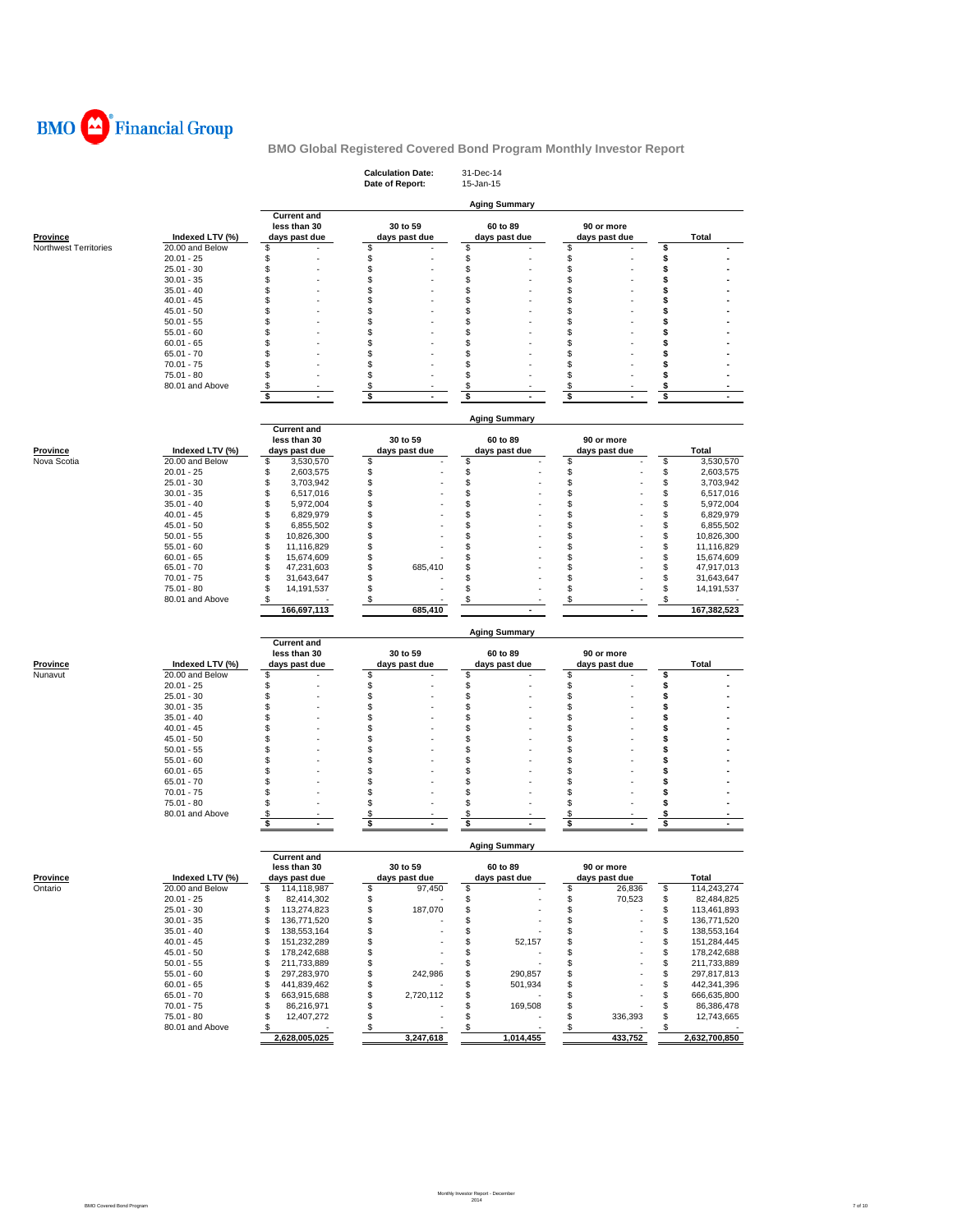

|                      |                                 |                                                     | <b>Calculation Date:</b><br>Date of Report: | 31-Dec-14<br>15-Jan-15    |                                |          |                           |
|----------------------|---------------------------------|-----------------------------------------------------|---------------------------------------------|---------------------------|--------------------------------|----------|---------------------------|
|                      |                                 |                                                     |                                             | <b>Aging Summary</b>      |                                |          |                           |
| <b>Province</b>      | Indexed LTV (%)                 | <b>Current and</b><br>less than 30<br>days past due | 30 to 59<br>days past due                   | 60 to 89<br>days past due | 90 or more                     |          | Total                     |
| Prince Edward Island | 20.00 and Below                 | 597,569<br>\$                                       | \$                                          | \$                        | days past due<br>\$            | \$       | 597,569                   |
|                      | $20.01 - 25$                    | \$<br>779,451                                       | \$                                          | \$                        | \$                             | \$       | 779,451                   |
|                      | $25.01 - 30$                    | \$<br>131,014                                       | \$                                          | \$                        | \$                             | \$       | 131,014                   |
|                      | $30.01 - 35$                    | \$<br>871,115                                       | \$                                          | \$                        | \$                             | \$       | 871,115                   |
|                      | $35.01 - 40$                    | \$<br>738,532                                       | \$                                          | \$                        | \$                             | \$       | 738,532                   |
|                      | $40.01 - 45$                    | \$<br>1,611,860                                     | \$                                          | \$                        | \$                             | \$       | 1,611,860                 |
|                      | $45.01 - 50$                    | \$<br>690,691                                       | \$                                          | \$                        | \$                             | \$       | 690,691                   |
|                      | $50.01 - 55$                    | \$<br>1,443,237                                     | \$                                          | \$                        | \$                             | \$       | 1,443,237                 |
|                      | $55.01 - 60$                    | \$<br>3,204,658                                     | \$                                          | \$                        | \$                             | \$       | 3,204,658                 |
|                      | $60.01 - 65$                    | \$<br>3,873,288                                     | \$                                          | \$                        | \$                             | \$       | 3,873,288                 |
|                      | $65.01 - 70$                    | \$<br>11,117,913                                    | \$                                          | \$                        | \$                             | \$       | 11,117,913                |
|                      | $70.01 - 75$                    | \$<br>769,909                                       | \$                                          | \$                        | \$                             | \$       | 769,909                   |
|                      | 75.01 - 80                      | \$                                                  | \$                                          | \$                        | \$                             | \$       |                           |
|                      | 80.01 and Above                 | \$<br>25,829,237                                    | \$                                          | \$                        | \$                             | \$       | 25,829,237                |
|                      |                                 |                                                     |                                             |                           |                                |          |                           |
|                      |                                 | <b>Current and</b>                                  |                                             | <b>Aging Summary</b>      |                                |          |                           |
|                      |                                 | less than 30                                        | 30 to 59                                    | 60 to 89                  | 90 or more                     |          |                           |
| <b>Province</b>      | Indexed LTV (%)                 | days past due                                       | days past due                               | days past due             | days past due                  |          | Total                     |
| Quebec               | 20.00 and Below                 | \$<br>32,505,166                                    | \$                                          | \$                        | \$                             | \$       | 32,505,166                |
|                      | $20.01 - 25$                    | \$<br>23,195,016                                    | \$<br>57,300                                | \$<br>38,080              | \$<br>63,147                   | \$       | 23,353,542                |
|                      | $25.01 - 30$                    | \$<br>30,534,205                                    | \$                                          | \$                        | \$                             | \$       | 30,534,205                |
|                      | $30.01 - 35$                    | \$<br>39,171,390                                    | \$<br>142,300                               | \$<br>205,820             | \$                             | \$       | 39,519,510                |
|                      | $35.01 - 40$                    | \$<br>41,201,119                                    | \$<br>293,576                               | \$<br>154.091             | \$                             | \$       | 41,648,786                |
|                      | $40.01 - 45$                    | \$<br>52,919,372                                    | \$<br>174,446                               | \$<br>89,002              | \$                             | \$       | 53,182,820                |
|                      | $45.01 - 50$                    | \$<br>57,532,129                                    | \$<br>97,575                                | \$                        | \$<br>134,367                  | \$       | 57,764,071                |
|                      | $50.01 - 55$<br>$55.01 - 60$    | \$<br>63,103,835                                    | \$                                          | \$<br>47,787              | \$<br>251,017                  | \$       | 63,354,852                |
|                      | $60.01 - 65$                    | \$<br>90,074,279<br>\$<br>119,113,711               | \$<br>170,368<br>\$<br>563,978              | \$<br>\$<br>227,794       | \$<br>983,113<br>\$<br>158,984 | \$<br>\$ | 91,275,547<br>120,064,466 |
|                      | $65.01 - 70$                    | \$<br>222,826,186                                   | \$<br>789,988                               | \$                        | \$<br>214,352                  | \$       | 223,830,525               |
|                      | $70.01 - 75$                    | \$<br>286,983,032                                   | \$<br>601,461                               | \$<br>1,207,258           | \$<br>119,977                  | \$       | 288,911,728               |
|                      | 75.01 - 80                      | \$<br>59,339,699                                    | \$<br>715,330                               | \$<br>377,991             | \$<br>544,566                  | \$       | 60,977,585                |
|                      | 80.01 and Above                 | \$                                                  | \$                                          | \$                        | \$                             | \$       |                           |
|                      |                                 | 1,118,499,137                                       | 3,606,322                                   | 2,347,823                 | 2,469,522                      |          | 1,126,922,804             |
|                      |                                 | <b>Current and</b>                                  |                                             | <b>Aging Summary</b>      |                                |          |                           |
|                      |                                 |                                                     |                                             |                           |                                |          |                           |
|                      |                                 |                                                     |                                             |                           |                                |          |                           |
|                      |                                 | less than 30                                        | 30 to 59                                    | 60 to 89                  | 90 or more                     |          |                           |
| Province             | Indexed LTV (%)                 | days past due                                       | days past due                               | days past due             | days past due                  |          | Total                     |
| Saskatchewan         | 20.00 and Below<br>$20.01 - 25$ | \$<br>2,363,426<br>\$<br>1,956,116                  | \$                                          | \$                        | \$                             | \$       | 2,363,426<br>1,956,116    |
|                      | $25.01 - 30$                    | \$<br>2,449,345                                     | \$<br>\$                                    | \$<br>\$                  | \$<br>\$                       | \$<br>\$ | 2,449,345                 |
|                      | $30.01 - 35$                    | \$<br>3,953,466                                     | \$                                          | \$                        | \$                             | \$       | 3,953,466                 |
|                      | $35.01 - 40$                    | \$<br>3,553,167                                     | \$                                          | \$                        | \$                             | \$       | 3,553,167                 |
|                      | $40.01 - 45$                    | \$<br>6,368,638                                     | \$                                          | \$                        | \$                             | \$       | 6,368,638                 |
|                      | $45.01 - 50$                    | \$<br>6,383,748                                     | \$                                          | \$                        | \$                             | \$       | 6,383,748                 |
|                      | $50.01 - 55$                    | \$<br>9,716,050                                     | \$                                          | \$                        | \$                             | \$       | 9,716,050                 |
|                      | $55.01 - 60$                    | \$<br>11,638,062                                    | \$                                          | \$                        | \$                             | \$       | 11,638,062                |
|                      | $60.01 - 65$                    | \$<br>14,397,080                                    | \$                                          | \$                        | \$                             | \$       | 14,397,080                |
|                      | $65.01 - 70$                    | \$<br>37,021,197                                    | \$                                          | \$<br>384,339             | \$<br>226.632                  | \$       | 37,632,168                |
|                      | $70.01 - 75$                    | \$<br>4,204,573                                     | \$                                          | \$                        | \$                             | \$       | 4,204,573                 |
|                      | 75.01 - 80<br>80.01 and Above   | \$<br>\$                                            | \$<br>\$                                    | \$<br>\$                  | \$<br>\$                       | \$<br>\$ |                           |
|                      |                                 | 104,004,868                                         |                                             | 384,339                   | 226,632                        |          | 104,615,839               |
|                      |                                 |                                                     |                                             | <b>Aging Summary</b>      |                                |          |                           |
|                      |                                 | <b>Current and</b><br>less than 30                  | 30 to 59                                    | 60 to 89                  | 90 or more                     |          |                           |
| <b>Province</b>      | Indexed LTV (%)                 | days past due                                       | days past due                               | days past due             | days past due                  |          | <b>Total</b>              |
| Yukon Territories    | 20.00 and Below                 | \$                                                  | \$                                          | \$                        | \$                             | \$       |                           |
|                      | $20.01 - 25$                    | \$                                                  | \$                                          | \$                        | \$                             | \$       |                           |
|                      | $25.01 - 30$                    | \$                                                  | \$                                          | \$                        | \$                             | \$       |                           |
|                      | $30.01 - 35$                    | S                                                   | \$                                          | \$                        | \$                             | \$       |                           |
|                      | $35.01 - 40$                    | S.                                                  | \$                                          | S                         | \$                             | \$       |                           |
|                      | $40.01 - 45$                    | S                                                   | \$                                          | S                         | \$                             | s        |                           |
|                      | $45.01 - 50$                    | S                                                   | \$                                          | \$                        | \$                             | s        |                           |
|                      | $50.01 - 55$                    | S                                                   | \$                                          | S                         | \$                             | s        |                           |
|                      | $55.01 - 60$                    | S                                                   | \$                                          | \$                        | \$                             | s        |                           |
|                      | $60.01 - 65$                    | S                                                   | \$                                          | S                         | \$                             | s        |                           |
|                      | $65.01 - 70$                    | S                                                   | \$                                          | \$                        | \$                             | s        |                           |
|                      | $70.01 - 75$                    | S.                                                  | \$                                          | \$                        | \$                             | \$       |                           |
|                      | 75.01 - 80<br>80.01 and Above   | \$<br>\$                                            | \$<br>\$                                    | \$<br>\$                  | \$<br>\$                       | \$<br>\$ |                           |
|                      |                                 | $\frac{1}{2}$<br>$\sim$                             | \$                                          | \$                        | \$                             | \$       |                           |

<sup>(1)</sup> Value as determined by adjusting, not less than quarterly, the Original Market Value utilizing the Indexation Methodology (see Appendix for details) for subsequent price developments.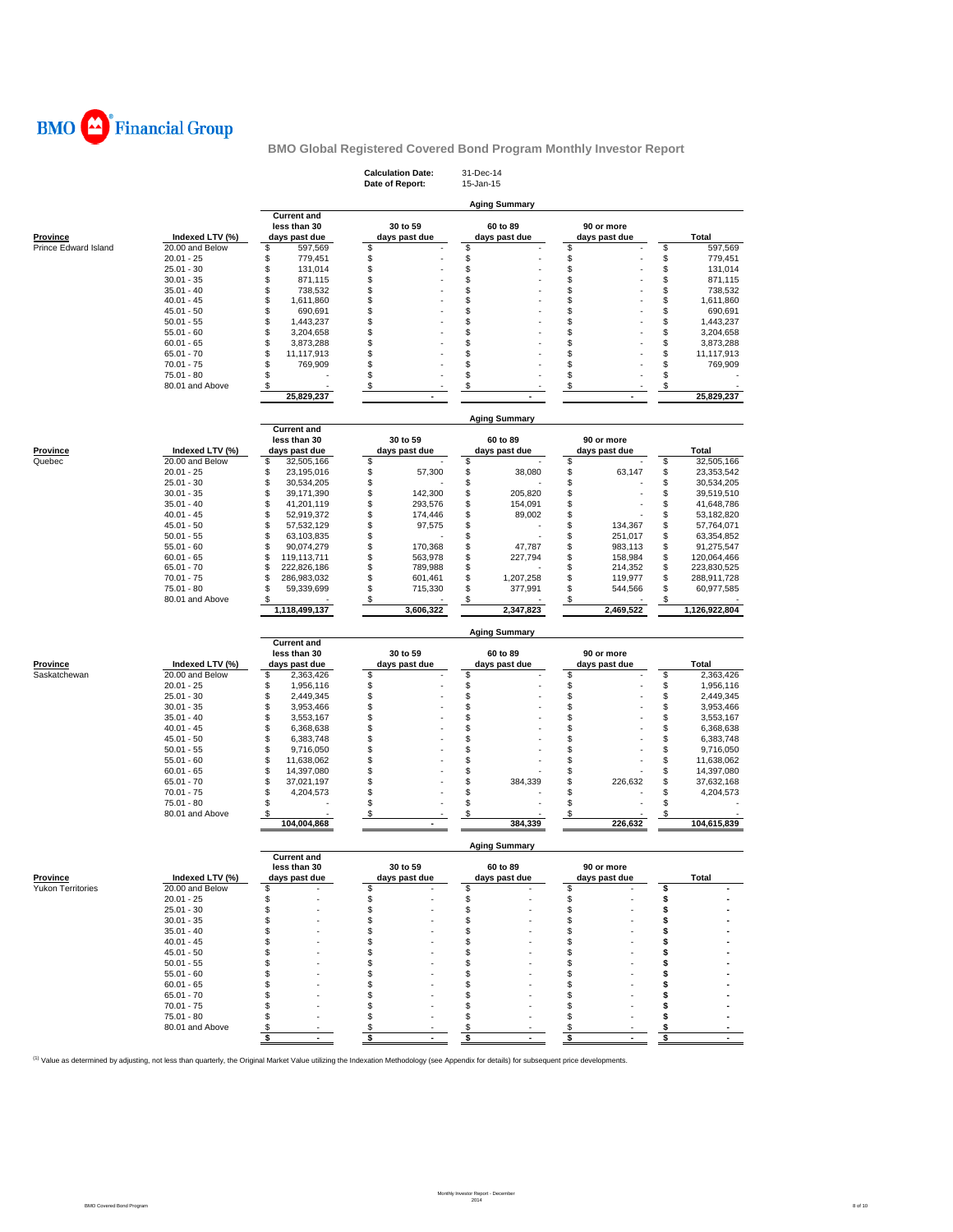

| <b>Calculation Date:</b> | 31-Dec-14 |
|--------------------------|-----------|
| Date of Report:          | 15-Jan-15 |

**Cover Pool - Current LTV Distribution by Credit Score (1)**

|                 |             |     |             | <b>Credit Scores</b> |              |               |               |               |
|-----------------|-------------|-----|-------------|----------------------|--------------|---------------|---------------|---------------|
| Indexed LTV (%) | <600        |     | $600 - 650$ | 651 - 700            | 701 - 750    | 751 - 800     | >800          | Total         |
| 20.00 and Below | 5.626.203   |     | 4.353.068   | 12.112.017           | 29.958.365   | 94.475.632    | 86.795.177    | 233.320.461   |
| $20.01 - 25$    | 2.535.495   |     | 3.463.089   | 11,388,444           | 26,581,521   | 73.853.950    | 50.631.712    | 168.454.211   |
| $25.01 - 30$    | 4.643.434   |     | 6.503.751   | 20.615.901           | 37.257.762   | 84.149.336    | 67.965.842    | 221.136.026   |
| $30.01 - 35$    | 5.872.234   |     | 8.072.114   | 24.993.616           | 47.888.164   | 109.161.835   | 75.328.642    | 271.316.605   |
| $35.01 - 40$    | 9.075.655   |     | 10.046.517  | 29.958.753           | 50.893.969   | 108.463.493   | 65.839.048    | 274.277.436   |
| $40.01 - 45$    | 7.689.002   | эħ. | 13,779,887  | 30.667.095           | 62.102.862   | 128.560.102   | 74.644.886    | 317.443.835   |
| $45.01 - 50$    | 7.625.425   | æ.  | 18.104.577  | 35.400.612           | 91.420.713   | 157.863.481   | 69.613.013    | 380.027.821   |
| $50.01 - 55$    | 16.789.442  |     | 22.828.202  | 49.730.826           | 113.587.977  | 189.681.986   | 80.164.437    | 472.782.868   |
| $55.01 - 60$    | 20.542.164  |     | 31.273.616  | 78.133.418           | 153.464.404  | 238.209.281   | 96.971.043    | 618.593.925   |
| $60.01 - 65$    | 17.942.188  |     | 34.168.329  | 115.020.031          | 239.832.636  | 384.024.078   | 125.015.005   | 916.002.267   |
| $65.01 - 70$    | 17.391.060  |     | 54.772.334  | 204.500.889          | 408.345.611  | 579.749.414   | 180.699.715   | ,445,459,024  |
| $70.01 - 75$    | 4.651.554   |     | 19.942.604  | 75.958.289           | 159.270.543  | 209.508.584   | 60.638.576    | 529.970.150   |
| $75.01 - 80$    | 631.349     |     | 6.335.846   | 15.751.043           | 35,308,780   | 31.041.775    | 8.148.985     | 97.217.777    |
| 80.01 and Above |             |     |             |                      |              |               |               |               |
|                 | 121.015.205 |     | 233.643.935 | 704.230.933          | ,455,913,306 | 2.388.742.946 | 1.042.456.082 | 5.946.002.407 |

<sup>(1)</sup> Market Value as determined by adjusting, not less than quarterly, the Original Market Value utilizing the Indexation Methodology (see Appendix for details) for subsequent price developments.